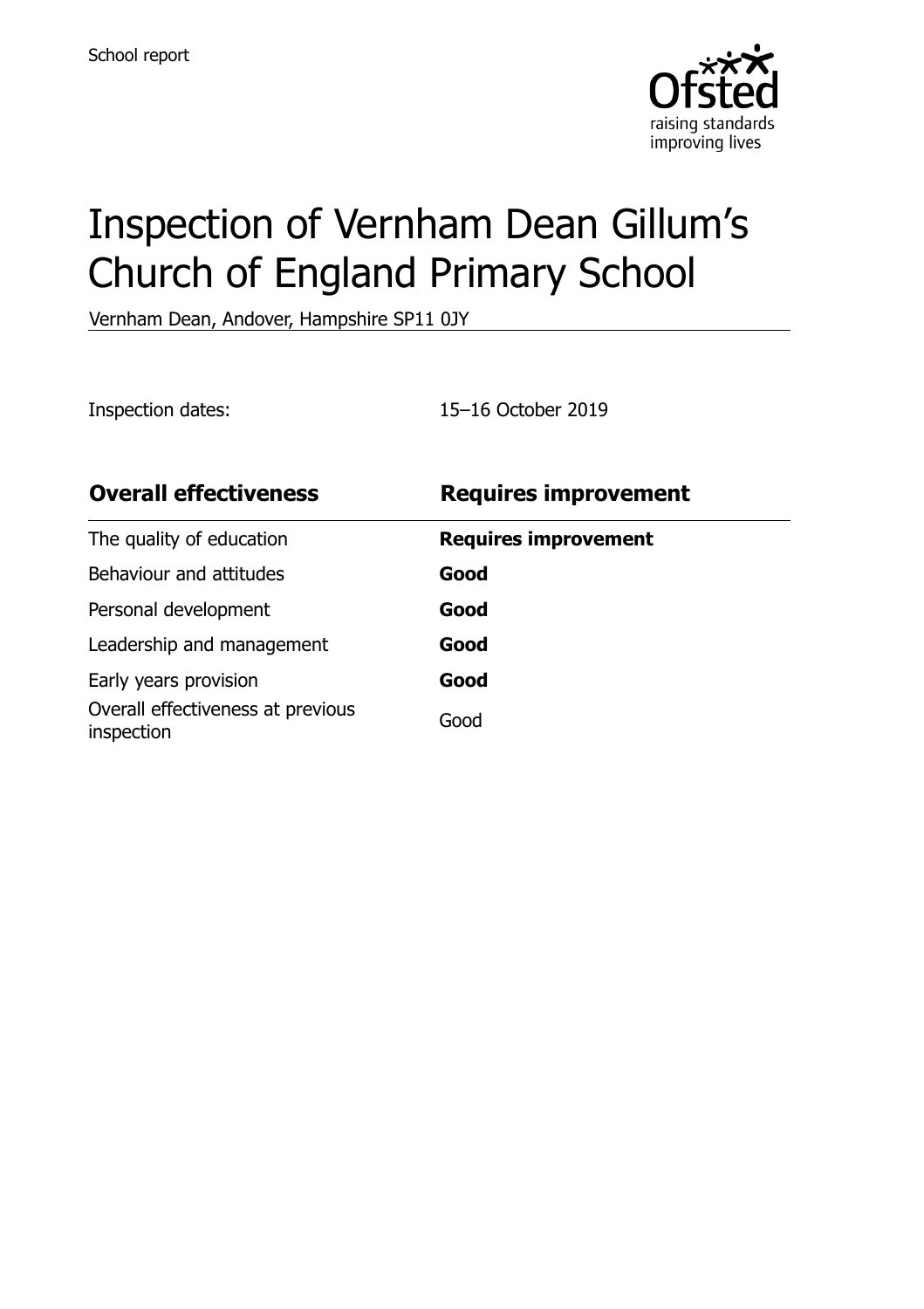

## **What is it like to attend this school?**

Pupils are happy at this school. They feel safe and cared for. Pupils are respectful of each other and the adults. Pupils told us that bullying does not happen at this school because 'we learn to treat each other the way we want to be treated'. Pupils are sure that if they have any worries, there is always someone to help them.

Pupils learn important values, for example through whole-school themes such as 'Eco Week'. They enjoy the opportunities they have to try new things. Pupils find the range of after-school clubs on offer has something for all those who wish to join. They explained how taking part in many different educational visits helps them to learn.

Pupils behave well. They play together respectfully at breaktime and lunchtime. They behave well in class and when they walk around the school. Pupils enjoy attending school and, as a result, their attendance is good.

Leaders want the best for every child. Teachers expect pupils to work hard in lessons. However, pupils do not always achieve as well as they should. This is because the teaching pupils receive is not well planned, allowing gaps to develop in their knowledge in many subjects.

## **What does the school do well and what does it need to do better?**

Since the last inspection, leaders have focused strongly on improving teaching and pupils' progress in writing and mathematics. As a result, pupils' learning in these subjects has improved. However, there is some way to go before the whole curriculum is as well constructed as it needs to be.

While there are suitable curriculum plans available in some subjects, for example physical education (PE) and music, others are not sequenced well enough. They do not take enough account of pupils' previous learning. As a result, subject leaders and teachers do not carefully consider how the knowledge and skills pupils learn in one lesson will help them in future. For example, in history, pupils in key stage 2 do not build up the historical knowledge they are presented with. Consequently, pupils cannot recall important previous learning about their current topic as they move through it. Subject leadership is in the early stages of development.

Pupils enjoy whole-class reading time and value their time in the school library. Teachers share stories with pupils every day and everyone in the school understands the importance of reading. However, despite successes in the national Year 1 phonics screening check, the teaching of phonics is not good enough.

In lessons, teachers' different ways of teaching pupils new sounds sometimes cause confusion. As a result, younger pupils sometimes fall behind in their understanding of phonics. In addition, the books teachers give pupils to practise their reading are not matched reliably to the phonics pupils are learning. When pupils fall behind,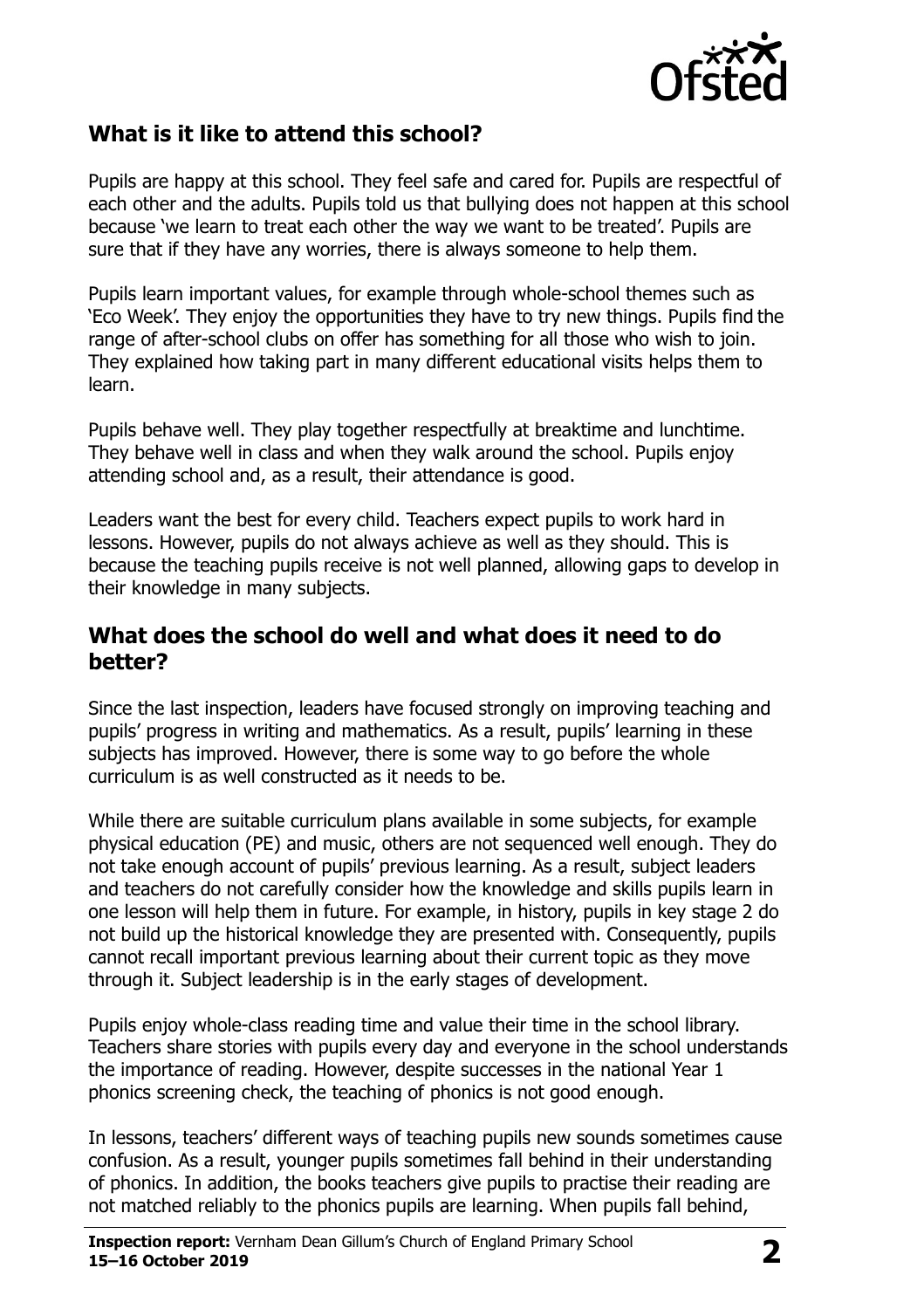

teaching does not help them catch up in their phonics and reading quickly enough.

Children in the early years achieve well. They are happy and confident because of the warm relationships they have with staff. Teachers make sure that activities build on what children enjoy and know. Leaders have ensured, through recent improvements to the learning environment, that children are provided with interesting activities that help them to learn successfully, for example in mathematics.

Leaders understand the needs of those pupils with special educational needs and/or disabilities (SEND) extremely well. Teachers carefully plan activities to help these pupils achieve the best possible outcomes. Leaders are swift to seek support from external agencies where necessary. Several parents and carers of children with SEND praise the support that their children receive.

Leaders have created an inclusive and welcoming school, built on a set of core Christian values. They take prompt and effective steps to ensure that pupils attend school regularly. As a result, pupils' attendance is well above the national average.

Leaders ensure that pupils experience many opportunities to support their personal development. For example, pupils have learned about school life in Rwanda. They enjoy taking part in the 'Andover Trees United' project. As a result, pupils become confident individuals. They learn to care for one another, for example through their roles as house captains, school councillors and junior librarians.

Reflecting leaders' high expectations for pupils' behaviour, staff are clear about how well pupils should behave in lessons. Pupils respond well. Staff give frequent reminders about the school's values, helping pupils to develop into responsible young citizens. Pupils work hard and try their best. They have plenty of opportunities to develop their talents and interests, for example through music and PE.

Leaders, including governors, are ambitious for the curriculum to improve quickly. They are putting effective plans into place to make sure that all staff receive the training and support they need, particularly those new to subject leadership. As a result, staff work as an effective team for the benefit of all the pupils.

# **Safeguarding**

The arrangements for safeguarding are effective.

Leaders make sure that keeping pupils safe is their highest priority. All staff receive training and regular updates so that they know how to spot any concerns about a child's welfare. Everyone is confident in how to report any concerns. Records show that leaders respond to concerns quickly and, where needed, they challenge external agencies. This means that pupils get the help they need. Pupils are also taught how to keep themselves safe online and when crossing roads for example.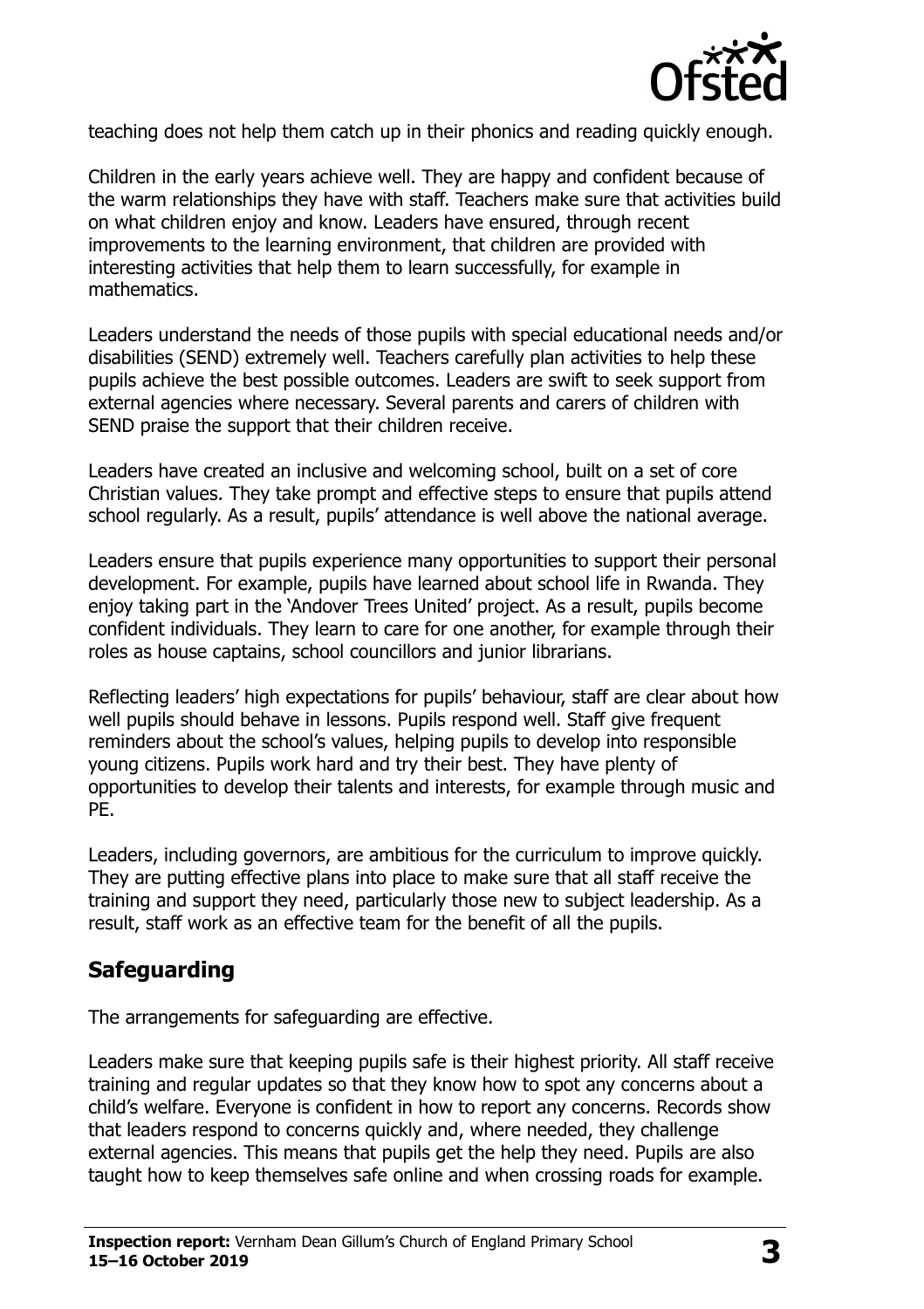

## **What does the school need to do to improve?**

## **(Information for the school and appropriate authority)**

- In some foundation subjects, planning and teaching do not build pupils' knowledge logically and securely over time. Leaders need to ensure that the content of all subject plans is carefully chosen and sequenced, and then delivered as intended.
- Subject leadership is not yet well developed across the curriculum. Senior leaders and those responsible for governance should ensure that subject leaders are well informed about the subjects they lead and well equipped to support and develop teaching effectively.
- Leaders need to ensure that an effective and consistent phonics programme is in place that enables pupils to learn phonics quickly and successfully. Pupils' reading books should be closely matched to their developing phonics knowledge.
- If pupils fall behind in phonics or reading, effective help should be given promptly so that they catch up.

## **How can I feed back my views?**

You can use [Ofsted Parent View](http://parentview.ofsted.gov.uk/) to give Ofsted your opinion on your child's school, or to find out what other parents and carers think. We use Ofsted Parent View information when deciding which schools to inspect, when to inspect them and as part of their inspection.

The Department for Education has further quidance on how to complain about a school.

If you're not happy with the inspection or the report, you can [complain to Ofsted.](http://www.gov.uk/complain-ofsted-report)

#### **Further information**

You can search for [published performance information](http://www.compare-school-performance.service.gov.uk/) about the school.

In the report, '[disadvantaged pupils](http://www.gov.uk/guidance/pupil-premium-information-for-schools-and-alternative-provision-settings)' refers to those pupils who attract government pupil premium funding: pupils claiming free school meals at any point in the last six years and pupils in care or who left care through adoption or another formal route.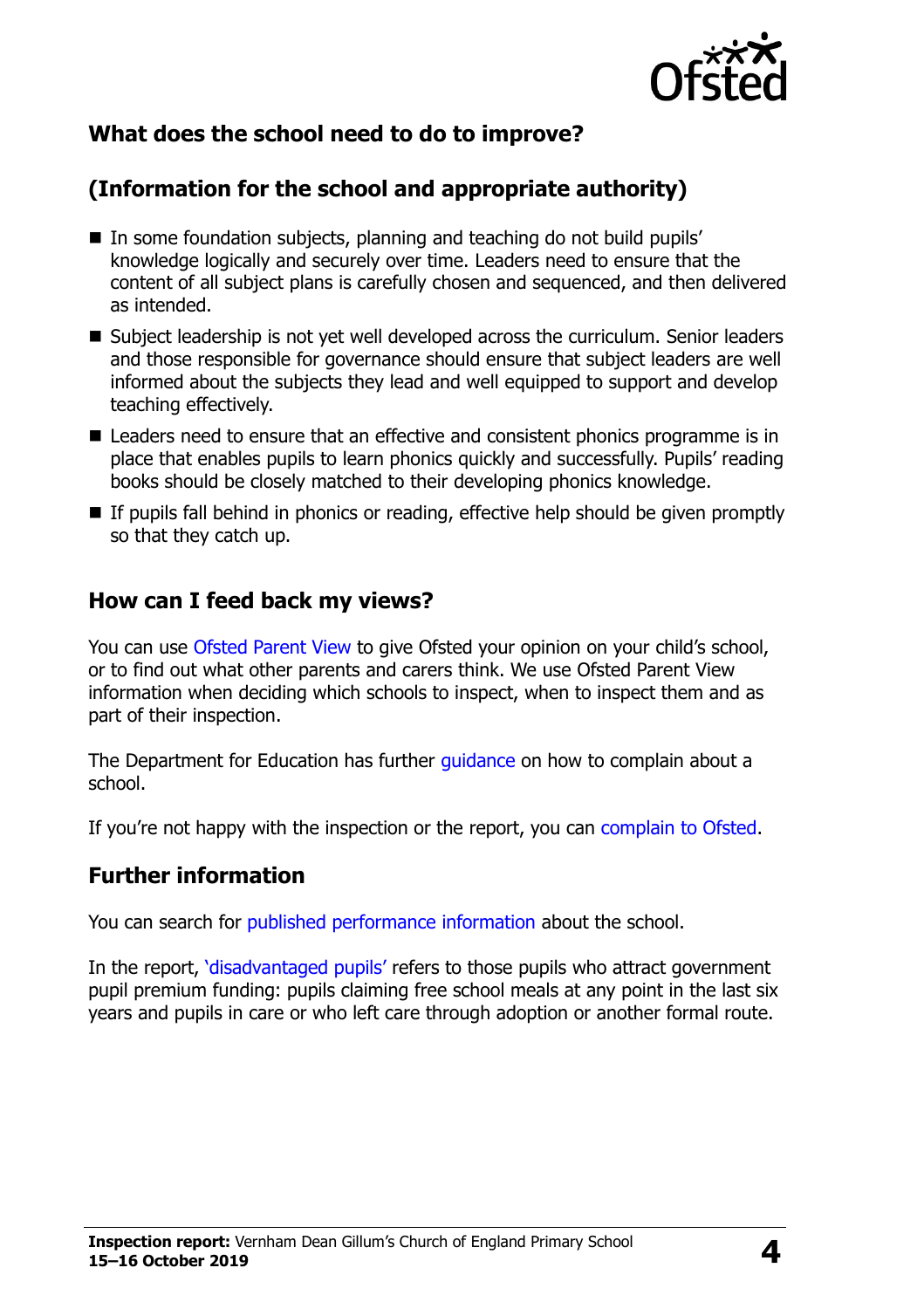

## **School details**

| Unique reference number             | 116321                      |
|-------------------------------------|-----------------------------|
| <b>Local authority</b>              | Hampshire                   |
| <b>Inspection number</b>            | 10111213                    |
| <b>Type of school</b>               | Primary                     |
| <b>School category</b>              | Voluntary controlled        |
| Age range of pupils                 | 5 to 11                     |
| <b>Gender of pupils</b>             | Mixed                       |
| Number of pupils on the school roll | 86                          |
| <b>Appropriate authority</b>        | The governing body          |
| <b>Chair of governing body</b>      | <b>Paul Nicoll</b>          |
| <b>Headteacher</b>                  | Cheryl Hawkings             |
| Website                             | www.vernhamdeanschool.co.uk |
| Date of previous inspection         | 20 September 2018           |

# **Information about this inspection**

We carried out this inspection under section 5 of the Education Act 2005.

- We met with the headteacher and an inspector spoke to a representative from the local authority and the diocese on the telephone.
- We did deep dives in these subjects: history, mathematics, reading and science. For each of these subjects, inspectors visited lessons to observe learning, looked at pupils' books and talked to leaders, teachers and pupils about learning. An inspector also observed a member of staff listening to pupils read.
- We held meetings with two governors, including the chair of the governing body, the special educational needs coordinator and the headteacher as the school's attendance, behaviour and pastoral lead.
- We checked the school's safeguarding policies and procedures and the school's single central record of checks on adults working in the school. Inspectors met with leaders, staff and pupils to check how effective safeguarding is in school.
- We met with parents at the school gate to seek their views.
- $\blacksquare$  During the inspection, we met with groups of pupils from Years 3 to 6, observed lunchtimes and playtimes, and met with the lunchtime assistants.
- We examined a range of documents. These included the school's development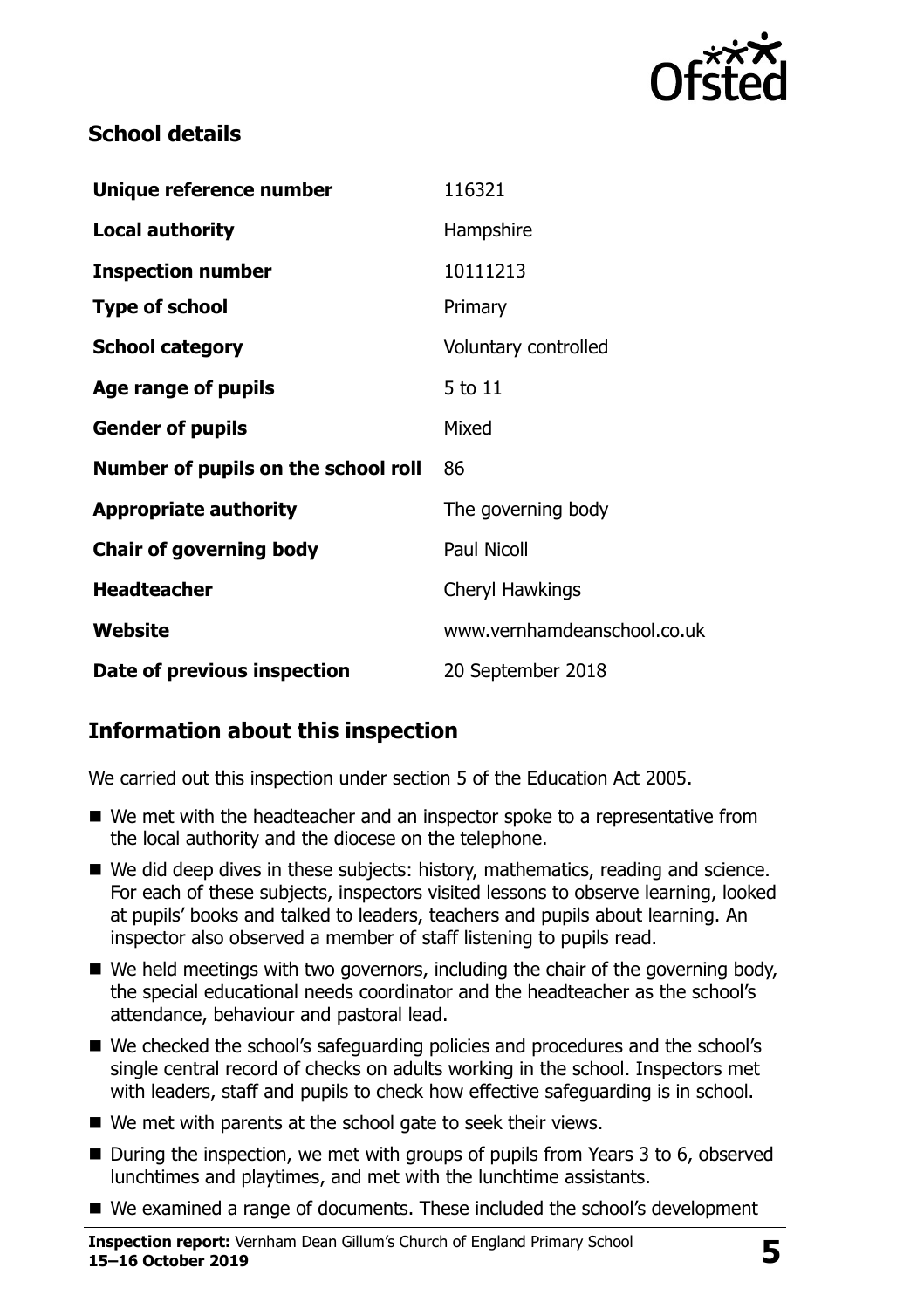

plans and local authority reviews, safeguarding documentation and various records relating to pupils' attendance.

#### **Inspection team**

Mineza Maher, lead inspector **Ofsted Inspector** 

Debra Anderson **Debra Anderson** Ofsted Inspector